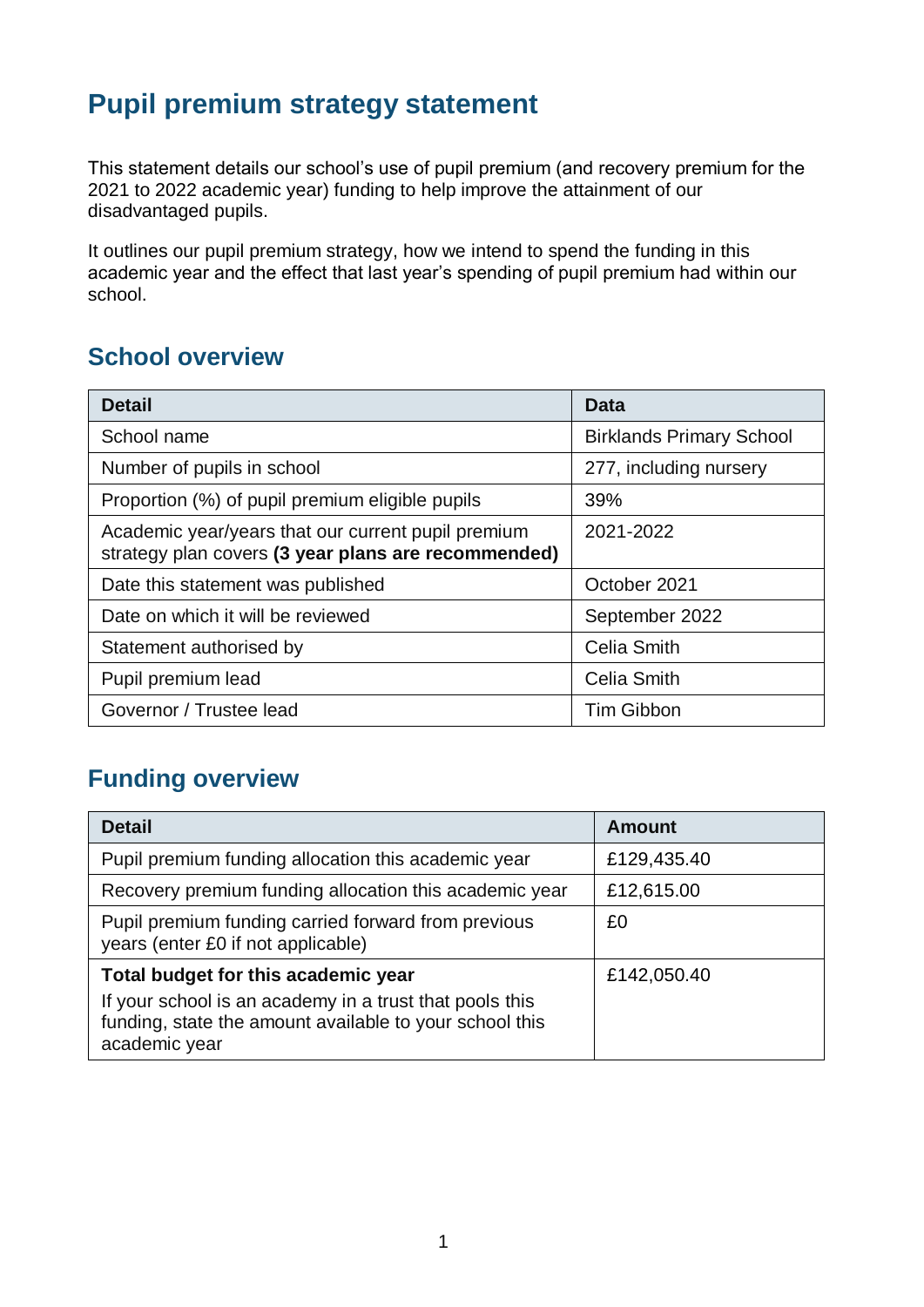# **Part A: Pupil premium strategy plan**

### **Statement of intent**

The majority of Birklands Primary School's catchment live in areas classed as being one of the 10%most deprived area in England (based on IMD rankings).

Research indicates that common barriers for learning for disadvantaged children can be: poor language and communications skills, lack of confidence and low self-esteem, low literacy and numeracy skills, less support at home, attendance and punctuality issues, complex behavioural issues. Alongside this there may be more complex family situations that prevent children from flourishing.

All teaching staff at Birklands are involved in the analysis of data and have an awareness of those in receipt of additional funding via the pupil premium strategy.

Our key principles when implementing this strategy are:

- We ensure that teaching and learning opportunities meet the needs of all the pupils
- We ensure that appropriate provision is made for pupils who belong to vulnerable groups, this includes ensuring that the needs of socially disadvantaged pupils are adequately assessed and addressed
- In making provision for socially disadvantaged pupils, we recognise that not all pupils who receive free school meals will be socially disadvantaged
- We also recognise that not all pupils who are socially disadvantaged are registered or qualify for free school meals. We reserve the right to allocate the Pupil Premium funding to support any pupil or groups of pupils the school has legitimately identified as being socially disadvantaged.
- Pupil premium funding will be allocated following a needs analysis which will identify priority classes, groups or individuals. Limited funding and resources means that not all children receiving free school meals will be in receipt of pupil premium interventions at one time

Ultimate Objectives:

- To narrow the attainment gap between disadvantaged and non-disadvantaged pupils nationally and also within internal school data.
- For all disadvantaged pupils in school to at least meet nationally expected progress rates in order to reach Age Related Expectation at the end of Year 6 and thus achieve GCSEs in English and Maths

Achieving these Objectives:

• Employ an additional teaching assistant within key stage one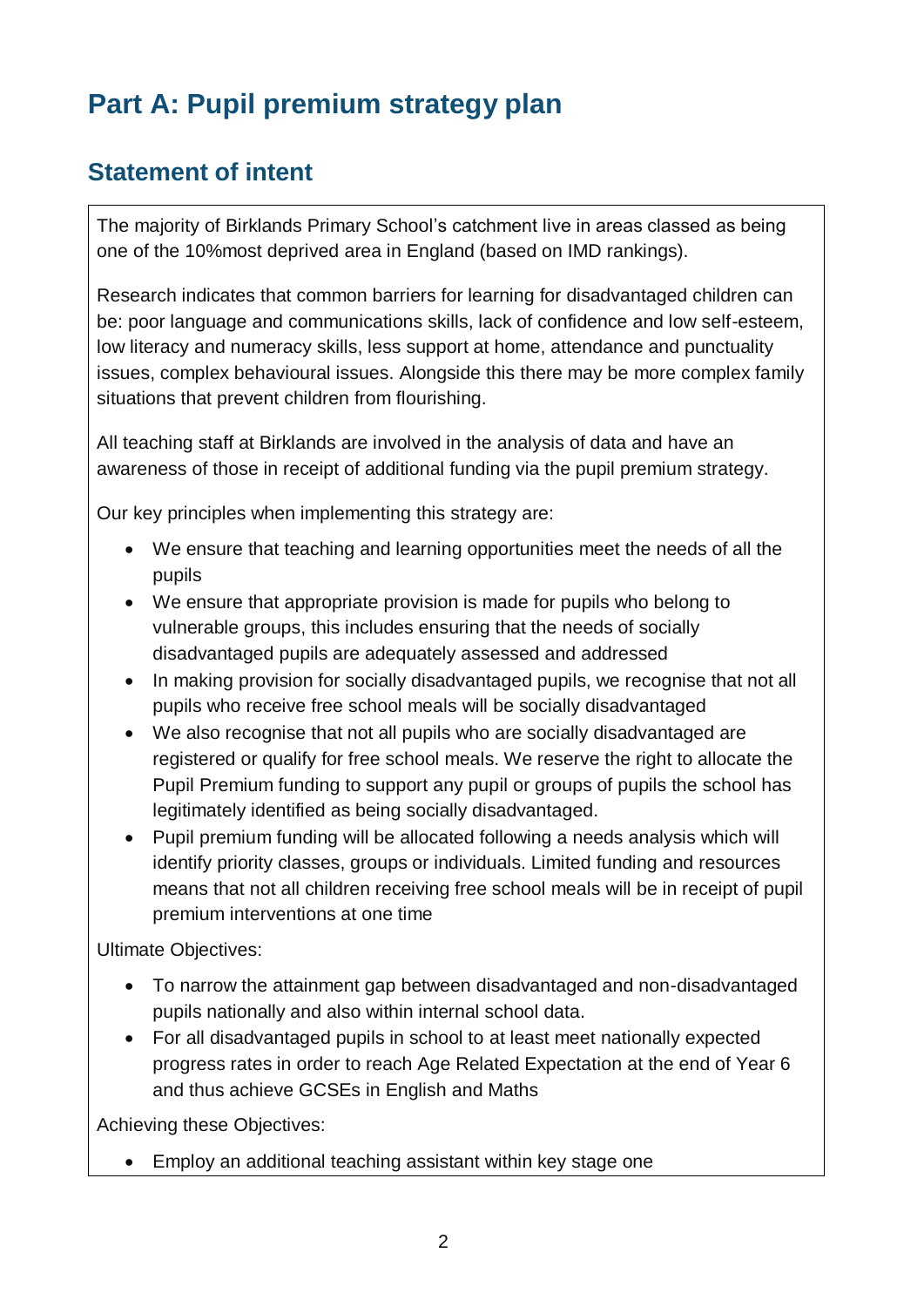- Deploy teaching assistants to year groups with higher percentage of pupil premium children improving opportunities for effective teaching and accelerating progress
- Allocate a 'Catch Up' Teacher to upper key stage 2 providing small group work with an experienced teacher focussed on overcoming gaps in learning
- 1-1 support via the catch-up teacher or identified teaching assistant
- Access to ELSA and/or Peace of Mind counselling
- Pay for all activities, educational visits and residentials. Ensuring children have first-hand experiences to use in their learning in the classroom.
- Access professional music tuition as part of the curriculum
- Fund those who wish to access 1:1 music tuition
- Behaviour and nurture support during lunchtimes by providing activities to engage and promote Birklands values and thus enhance learning.

# **Challenges**

This details the key challenges to achievement that we have identified among our disadvantaged pupils.

| <b>Challenge</b><br>number | <b>Detail of challenge</b>                                                                                                                           |
|----------------------------|------------------------------------------------------------------------------------------------------------------------------------------------------|
|                            | Poor language and communication skills as the children enter EYFS                                                                                    |
| 2                          | Low attainment on entry to EYFS in all areas                                                                                                         |
| 3                          | Parental engagement                                                                                                                                  |
| 4                          | Attendance rates for pupils eligible for PP are below non-PP children. This<br>reduces their school hours and causes them to fall behind on average. |
| 5                          | Progress and engagement of PP is not maintained in KS2, due to lack of<br>aspiration                                                                 |
| 6                          | High ability pupils who are eligible for PP are making less progress than other<br>high ability pupils across school.                                |
|                            | Access to high achieving role models and positive role models within the<br>community result in low aspiration.                                      |
| 8                          | Poor self-esteem and low confidence.                                                                                                                 |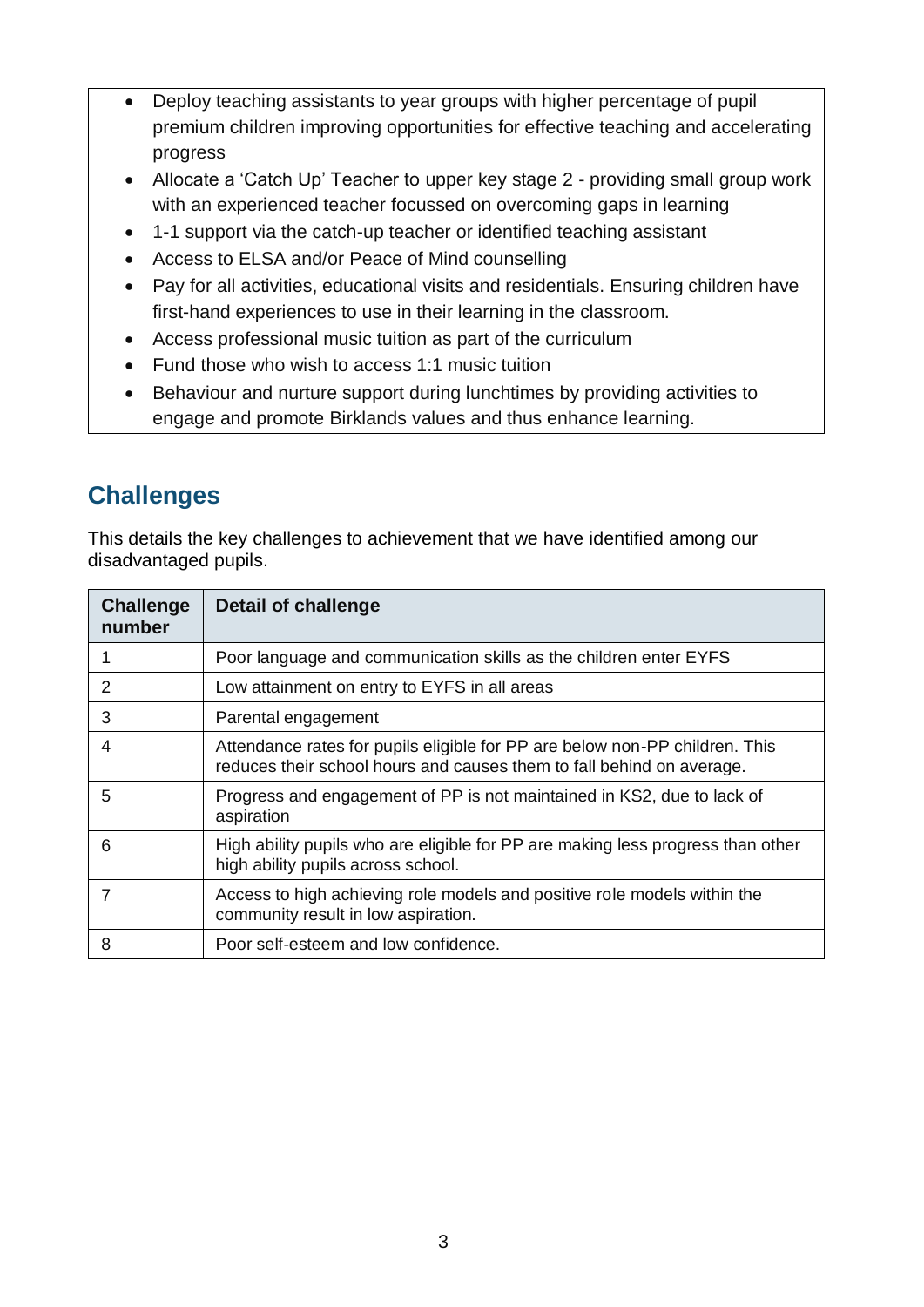# **Intended outcomes**

This explains the outcomes we are aiming for **by the end of our current strategy plan**, and how we will measure whether they have been achieved.

| Intended outcome                                                           | <b>Success criteria</b>                                                                                                                                           |
|----------------------------------------------------------------------------|-------------------------------------------------------------------------------------------------------------------------------------------------------------------|
| Improve Literacy and numeracy attainment in<br><b>EYFS and Year 1</b>      | Reading fluency improves. Gap between PP<br>and non-PP decreases. Percentage<br>attaining ARE or greater increases.                                               |
| PP pupils' attainment in maths accelerates                                 | Gap between PP and non-PP decreases.<br>Percentage attaining ARE or greater<br>increases.                                                                         |
| PP pupils' attainment in writing accelerates                               | Gap between PP and non-PP decreases.<br>Percentage attaining ARE or greater<br>increases.                                                                         |
| PP pupils' phonetical application accelerates                              | PP outcomes in the PSC is in-line with<br>national outcomes                                                                                                       |
| Improved self-esteem, emotional regulation<br>and confidence for PP pupils | PP pupils display the same confidence and<br>positive approach to learning as non-PP. PP<br>pupils are able to express feelings/emotions<br>with greater clarity. |
| Access to all educational opportunities                                    | Al children access visits, activities,<br>residentials and music tuition if they wish.                                                                            |
| Attendance for PP increases                                                | PP and non PP attendance figures do not<br>differ                                                                                                                 |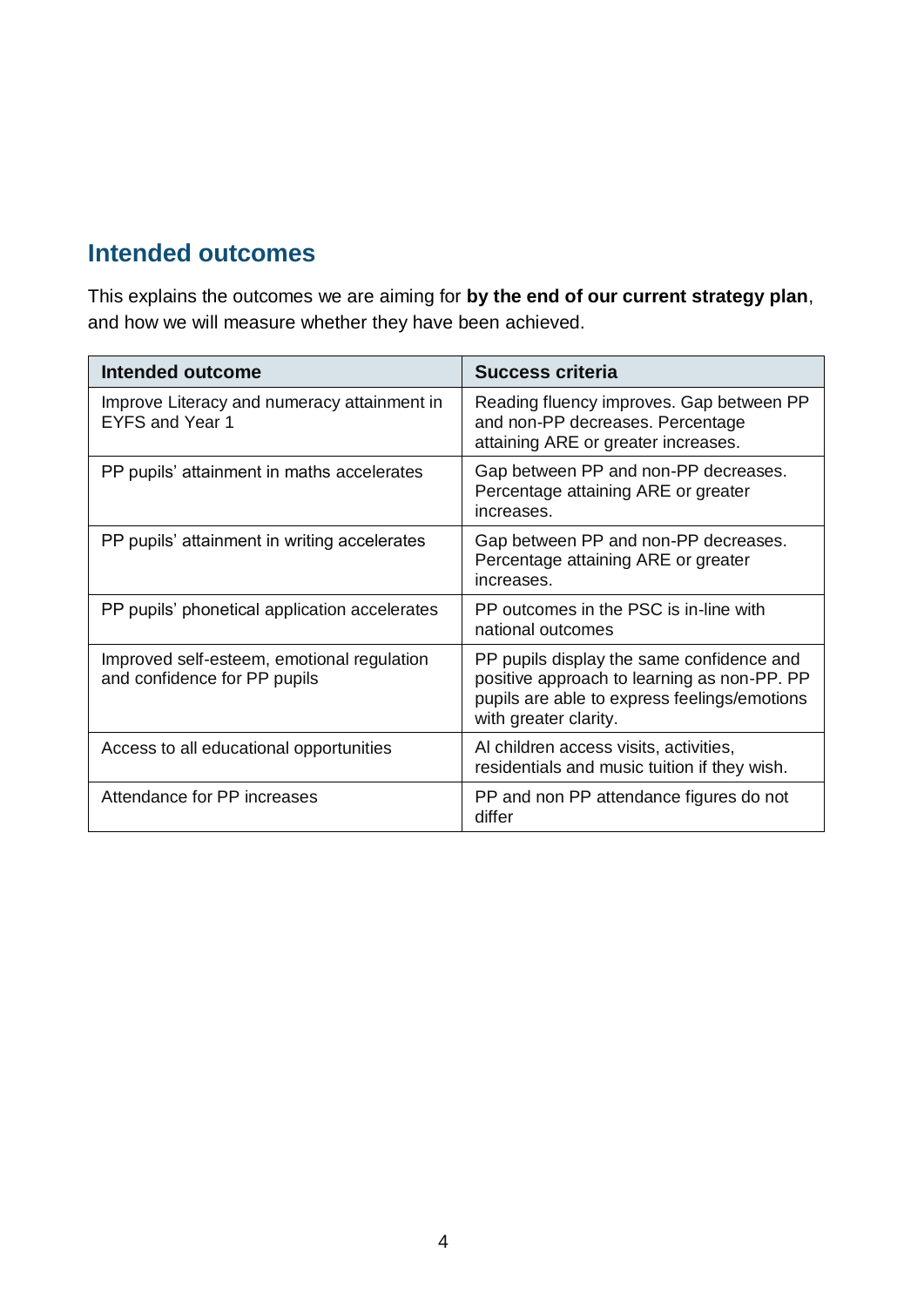## **Activity in this academic year**

This details how we intend to spend our pupil premium (and recovery premium funding) **this academic year** to address the challenges listed above.

#### **Teaching (for example, CPD, recruitment and retention)**

Budgeted cost: £ *67,323.00*

| <b>Activity</b>                                                                                                              | Evidence that supports this approach                                                                                                                                                                                                                                                                                                                                                                                                                                                                                                                                                                                                                                                                                                                                                                                                                                                                                                                                                                                                                                         | <b>Challenge</b><br>number(s)<br>addressed |
|------------------------------------------------------------------------------------------------------------------------------|------------------------------------------------------------------------------------------------------------------------------------------------------------------------------------------------------------------------------------------------------------------------------------------------------------------------------------------------------------------------------------------------------------------------------------------------------------------------------------------------------------------------------------------------------------------------------------------------------------------------------------------------------------------------------------------------------------------------------------------------------------------------------------------------------------------------------------------------------------------------------------------------------------------------------------------------------------------------------------------------------------------------------------------------------------------------------|--------------------------------------------|
| Access to a<br>speech and<br>language<br>intervention<br>£7,500.00                                                           | Poor Language and Communication skills. Most children are<br>working in the 22-36 month age band and are unlikely to<br>have the breadth of vocabulary that reflects their<br>experiences on entry to F2 In EYFS children are unlikely to<br>use talk to connect ideas and explain what is happening<br>coherently                                                                                                                                                                                                                                                                                                                                                                                                                                                                                                                                                                                                                                                                                                                                                           | 1,2                                        |
| Two<br>additional<br>teaching<br>assistants-<br>one in F2 and<br>one Key<br>Stage One<br>teaching<br>assistant<br>£30,500.00 | On entry to F2, most children have low Language and<br>Communication skills - 90% of disadvantaged children are<br>working in the low 30-50/22-36 month age band with 43% of<br>disadvantaged children working significantly below in 16-26/<br>22-36 month age band. Due to poor socio-economic and<br>disadvantaged upbringing, children are unlikely to have the<br>breadth of vocabulary, knowledge and skills required that<br>'typical' F2 children have.<br>In KS1, children are unlikely to use talk to connect ideas and<br>explain what is happening coherently.<br>Most children working within 16-26/22-36 month age band<br>on entry to F2 despite making accelerated progress, do not<br>meet the required end of year ELG's.<br>On entry to F1 PSED attainment is low and although<br>accelerates this is not significant enough to close the gap by<br>the start of F2<br>Poor communication and language skills hinders phonetical<br>application and therefore forms a barrier to reading fluency.<br>Low numeracy skills on entry to F1 hinders progress. | 1,2                                        |
| Teaching<br>assistant<br>working in<br>identified<br>year group,<br>focusing on<br>PP<br>£26,323.00                          | Current Y3 class has over 40%. They had a very disruptive<br>KS1 journey and have many knowledge gaps in Maths,<br>reading, spelling and writing.                                                                                                                                                                                                                                                                                                                                                                                                                                                                                                                                                                                                                                                                                                                                                                                                                                                                                                                            | 1,2,5                                      |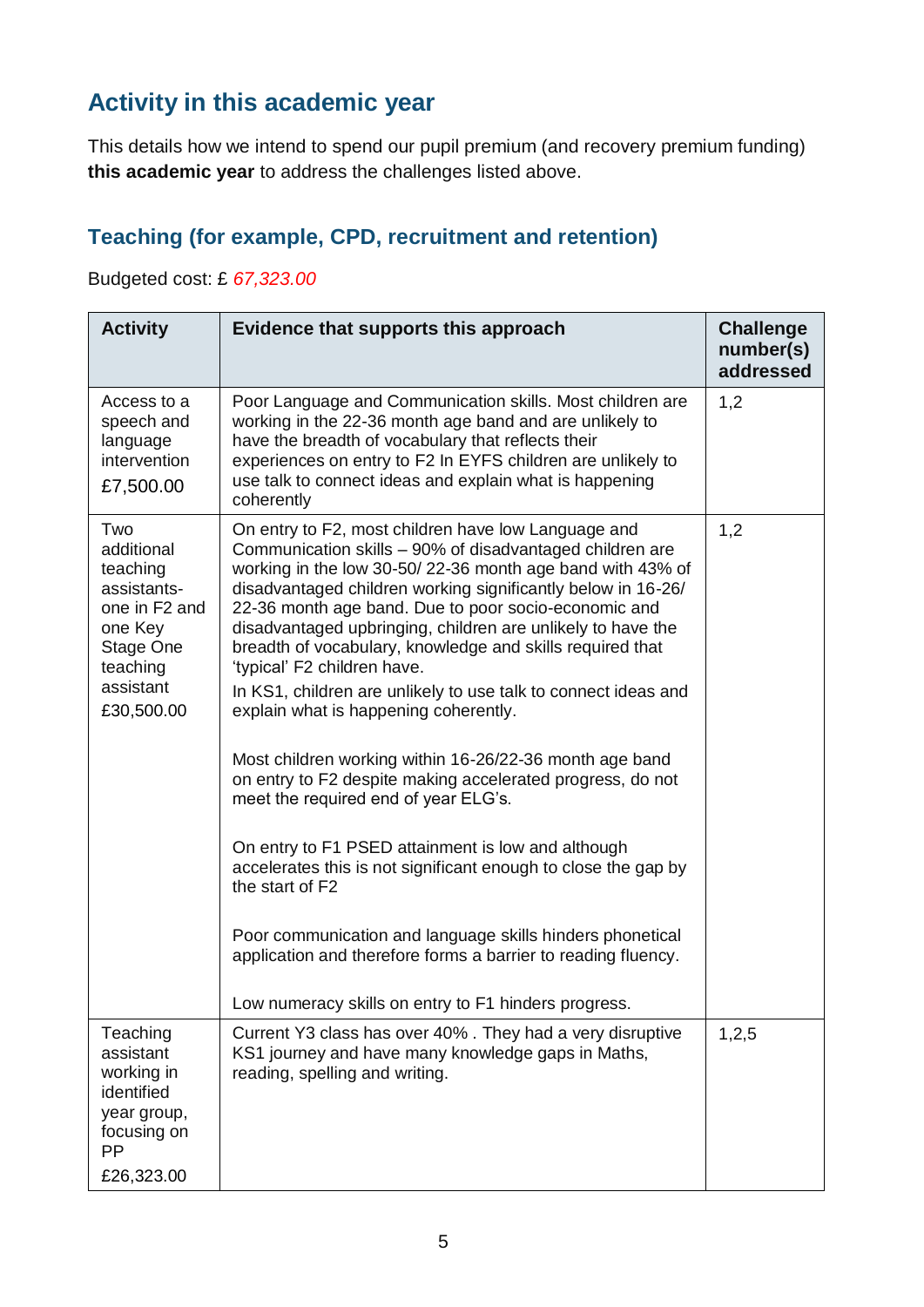| Staff CPD<br>£3,000.00 | High quality staff CPD is essential to follow EEF principles.<br>This is followed up during CPD sessions and coaching<br>opportunities. We are part of the EAST Midlands Maths Hub<br>and are participating in the on-going mastery programme, as | 1,2,3,5 |
|------------------------|---------------------------------------------------------------------------------------------------------------------------------------------------------------------------------------------------------------------------------------------------|---------|
|                        | well as the mastering number programme for F2 and KS1                                                                                                                                                                                             |         |

#### **Targeted academic support (for example, tutoring, one-to-one support structured interventions)**

Budgeted cost: £ 42,100.00

| <b>Activity</b>                                                                                              | Evidence that supports this approach                                                                                                                                                                                                                                                                                                                                                                                                                                                                                                     | <b>Challenge</b><br>number(s)<br>addressed |
|--------------------------------------------------------------------------------------------------------------|------------------------------------------------------------------------------------------------------------------------------------------------------------------------------------------------------------------------------------------------------------------------------------------------------------------------------------------------------------------------------------------------------------------------------------------------------------------------------------------------------------------------------------------|--------------------------------------------|
| Catch-up<br>teacher to work<br>across upper<br>key stage 2<br>full-time<br>£32,000.00                        | The 'headline' attainment measure at the end of KS1 and<br>KS2 (percentage of children achieving at least the<br>expected standard in Reading, Writing & Maths) could<br>indicate that COVID-related disruption has had a<br>considerable impact on outcomes, especially in 2021.<br>Current Y6 children last had a 'normal year' in Y3.<br>Significant gaps in learning have occurred due to the<br>amount of 'new knowledge' in the maths and English<br>curriculum not taught face-to-face during Y4 then<br>interrupted again in Y5. | 5,6                                        |
| Phonics catch-<br>up<br>£3,100.00                                                                            | End of F2 data indicates attainment and progress in<br>reading is below previous years. During COVID pupils<br>have not consistently had access to high quality texts and<br>phonics teaching to maintain attainment                                                                                                                                                                                                                                                                                                                     | 1,2                                        |
| Online<br>resources and<br>programmes eg<br>LEXIA, TT<br>Rockstars,<br><b>SATs</b><br>companion<br>£4,000.00 | Reading and maths attainment is below that of previous<br>years. Baseline data across KS2 indicates lack of fluency<br>in reading and low recall of key number facts. Those<br>attaining the words read per minute has decreased from<br>previous years' baselines.<br>These programmes/apps can be accessed in school and at<br>home                                                                                                                                                                                                    | 1,2,5,6                                    |
| Release time<br>for parent<br>workshops-<br>phonics, early<br>reading and<br>early maths<br>£3,000.00        | Parental involvement can have an effect size of 0.45. Due<br>to COVID parents have not had the opportunity to full<br>understand the school's approach to phonics, reading and<br>maths and so have not engaged.<br>Lack of aspiration and parental understanding of 'age-<br>related creates low aspiration and a barrier to progress<br>across all disadvantaged groups.                                                                                                                                                               | 1,2,3                                      |

### **Wider strategies (for example, related to attendance, behaviour, wellbeing)**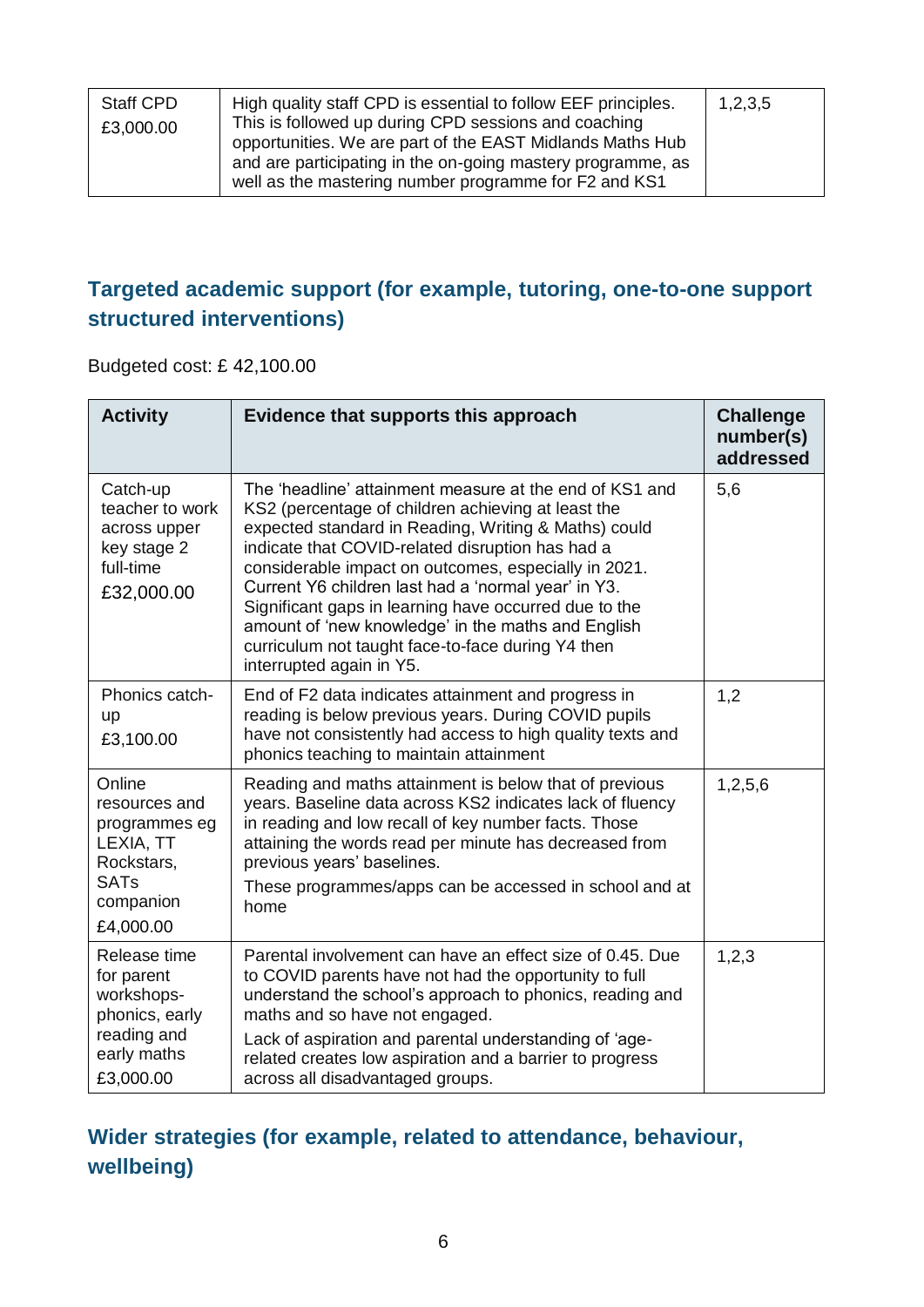| <b>Activity</b>                                                                                                    | Evidence that supports this approach                                                                                                                                                                                                                                                                                                                                | <b>Challenge</b><br>number(s)<br>addressed |
|--------------------------------------------------------------------------------------------------------------------|---------------------------------------------------------------------------------------------------------------------------------------------------------------------------------------------------------------------------------------------------------------------------------------------------------------------------------------------------------------------|--------------------------------------------|
| <b>ELSA</b> and<br>sessions<br>£5,220.00<br>Peace of<br>Mind<br>counselling<br>£6,045.00                           | Low aspiration and lack of confidence leads to lower<br>engagement. A 'I can't' barrier is formed.<br>Disadvantaged pupils often have a chaotic home and this<br>impacts on their ability to focus and learn. Their chaotic<br>families can lead to behaviour issues and lack of ability to<br>regulate emotions or process situations they have been<br>exposed to | 4,7,8                                      |
| <b>Positive Role</b><br>model<br>sessions<br>£6,350.00                                                             | Many disadvantaged pupils lack access to a positive role<br>model beyond that of in-school.<br>Within the community there is an organisation created by<br>locals that shows why positive choices can make a<br>difference.                                                                                                                                         | 4,7,8                                      |
| Magic<br>breakfast<br>providing every<br>child with a<br>free breakfast<br>at the start of<br>the day<br>£5,130.00 | Hunger affect concentration. During COVID Birklands<br>were able opt provide all PP and FSM families with aa<br>breakfast pack.<br>Access to breakfast will continue, as the school now<br>contributes to this programme                                                                                                                                            | 4,8                                        |
| Educational<br>visits support<br>£1,500.00<br>Music tuition                                                        | For many of our pupils the only time they have out of their<br>community is through educational visits or residentials. It<br>is essential for their own wellbeing and aspiration that<br>they have opportunities beyond the local community.<br>All visits are linked to the curriculum.                                                                           | 4,5,7,8                                    |
| £3,500.00                                                                                                          | Every child has the right to learn to play an instrument                                                                                                                                                                                                                                                                                                            |                                            |
| Support with<br>uniform<br>£1,500.00                                                                               | No child should feel stigma due to not being able to wear<br>the correct uniform.                                                                                                                                                                                                                                                                                   | 8                                          |
| Attendance<br>monitoring<br>£3,578.00                                                                              | The school accesses the Secondary School Attendance<br>officer<br>Governors appreciate the amount of time perusing<br>improvement in attendance takes via phone calls, home<br>visits, letters, meeting. These are currently all done via<br>the SBM and/or HoS                                                                                                     | 4, 5, 7, 8                                 |

### **Total budgeted cost: £** *142,246.00*